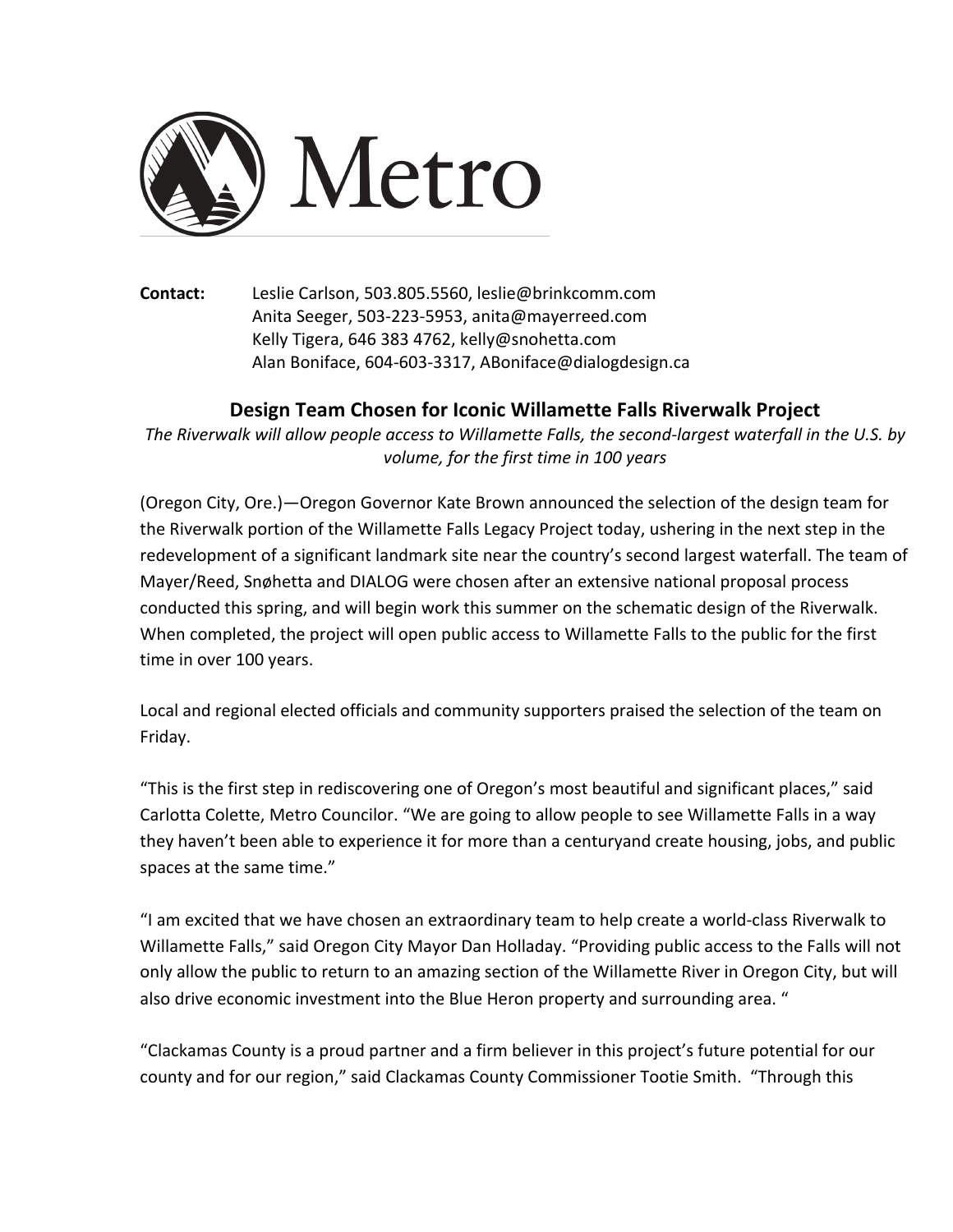collaborative partnership, great progress has been made toward transforming this site and capitalizing on its historic, cultural and economic significance."

The selection process invited design teams to demonstrate their approach to give the public access to the breathtaking Willamette Falls and the adjacent industrial site. Mayer/Reed, Snøhetta, and DIALOG envisioned an experientially-rich Riverwalk that not only accesses and amplifies the magnetic power of the Willamette, but also courses through time, stitching together the natural and cultural histories embedded within the Blue Heron site.

"We believe that the site and the history it holds is a sublime, one-of-a-kind landscape that should not be upstaged by the hand of any designer," commented Michelle Delk, Snøhetta's Director of Landscape Architecture. "We are inspired by the complex strata of the site and its deep cultural history. By protecting, reusing, reducing, and adding, we will integrate and amplify the site's strata into the Riverwalk,"

Located at the end of Main Street in Oregon City, the current Willamette Falls Legacy Project site is a cluster of empty industrial buildings, the remnants of the Blue Heron Paper Mill, which was shuttered in a bankruptcy in 2011. The Willamette Falls Legacy Project is a collaboration of four public sector partners (Metro, the Portland-area regional government, the City of Oregon City, Clackamas County and the state of Oregon) and the Blue Heron site's landowner, Falls Legacy LLC. The project aims to create a Riverwalk that connects people to the falls as well as a Willamette Falls Downtown District with spaces for housing, employers and recreation.

"The upland portions of the site will thrive when their connectivity to the water's edge, their form, massing and sight lines, and indeed the very fabric of uses eventually embedded in the site, are carefully considered together," notes Alan Boniface, DIALOG Principal.

Long an important gathering spot and fishing location for Native American tribes, Willamette Falls was also a final destination for many a westward-heading pioneer due to its location at the end of the Oregon Trail. It was also site of the country's first long-distance transmission of electricity in 1889, when electricity generated by the falls was sent several miles away to Portland. Throughout the  $19<sup>th</sup>$  and  $20<sup>th</sup>$  centuries, it was the site of various thriving industries, including lumber, flour, woolen, and paper mills, and a brick-making operation.

"The magnetism of Willamette Falls is the genesis and spirit of place. We will provide an experiential glimpse of the fall's power, one that transports visitors deep into history and highlights its elemental qualities" says Carol Mayer-Reed, Principal of Mayer/Reed.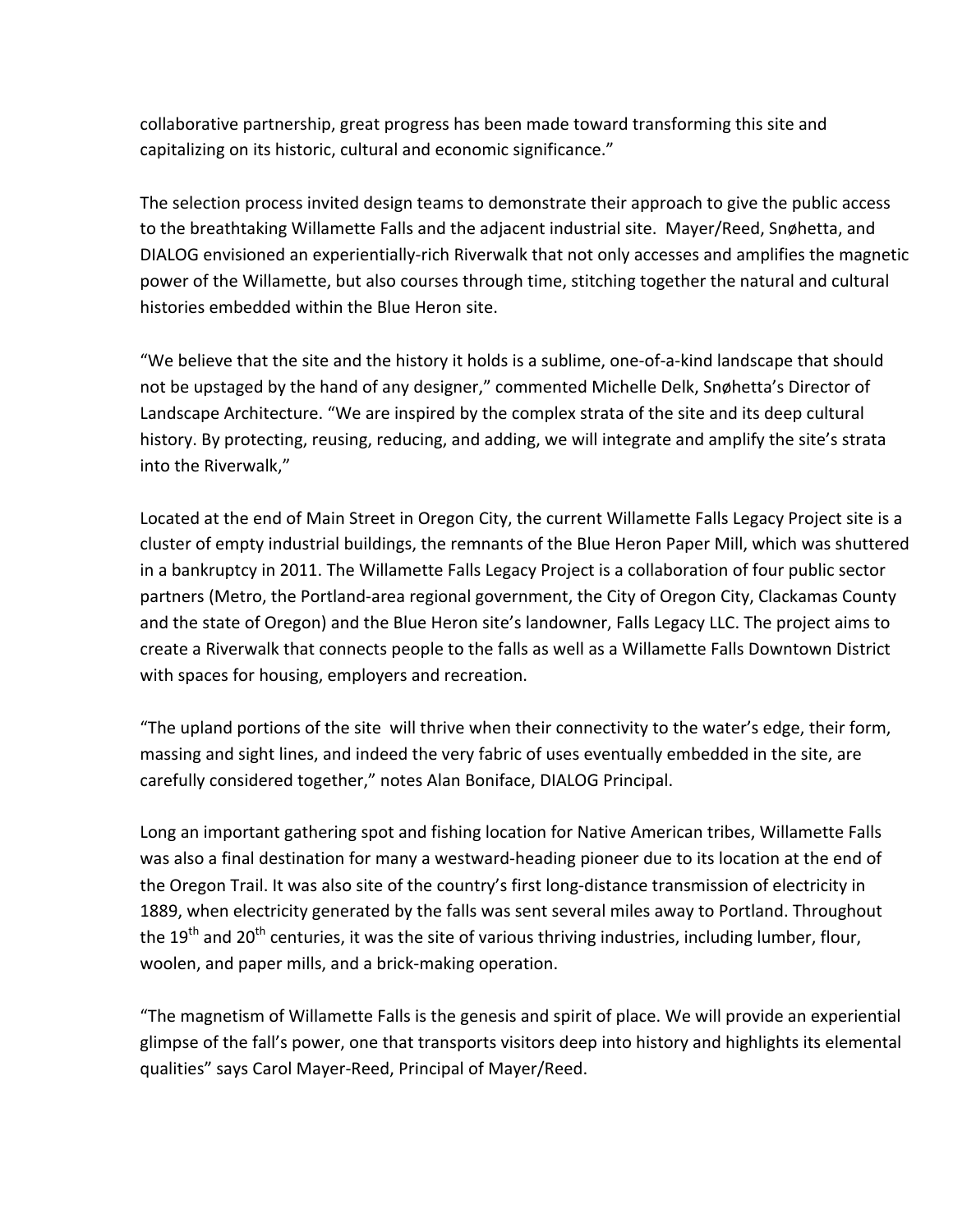The design team's approach showed the falls and the complex material layers of the site as a portal to the Northwest's collective history. The site's strata tells the story of deep geology, dynamic hydrology, and vibrant ecology, together forming the spirit of place. It tells the story of Native Americans who first understood the site's promise, fishing its waters and building deep tradition, as well as that of European immigrants who claimed Oregon City, carving out a grid and building settlements. It tells the story of workers and industrialists who ground flour, drove timber, spun wool, milled paper, and generated electricity. It will tell the story of you - the public - who will help lay down the next historic layer - an experiential riverwalk, foretelling a story of renewed economy, environmental sensitivity, and historic importance.

The idea boards and images generated by the design team demonstrate their thinking and approach to the site. The final design for the new Riverwalk will be the result of an extensive public engagement process.

Snøhetta and Mayer/Reed are also currently working on Portland's James Beard Public Market. DIALOG brings international experience designing revitalized post-industrial waterfronts and will provide urban design expertise on the project. DIALOG and Snøhetta are also working together on the Calgary Central Library in Alberta, Canada, currently under construction.

For more information on the Willamette Falls Legacy Project, visit www.rediscoverthefalls.org

## **About Mayer/Reed**

Mayer/Reed is a multi-disciplinary Portland firm providing landscape architecture, urban design, visual communications, product design, wayfinding and interpretive design throughout the Pacific Northwest and at a national level. The firm's award-winning work demonstrates how thoughtful design can shape places to become engaging environments that create community, forge connections and spur economic growth. The designers' process explores the social, cultural, ecological and historic contexts of each place, resulting in spaces that resonate with genuine identity and character deeply felt by inhabitants and users. Mayer/Reed has experience in complex, sustainable public projects including: waterfronts, plazas, trails, streetscapes, light rail transit, educational facilities, natural areas, and arts and interpretive integration. Public projects include the Vera Katz Eastbank Esplanade, a multi-phased portion of the Willamette Greenway in downtown Portland; the Old Mill District in Bend, OR; the Rain Garden at the Oregon Convention Center in Portland; the Portland to Milwaukie Light Rail East Segment urban design; and recent master planning for the campus expansion of the Oregon Museum of Science and Industry (OMSI), including the renovation of its extensive waterfront on the Willamette River.

## **About Snøhetta**

Snøhetta values human interaction. All of the studio's work strives to enhance a sense of place, identity and relationship to others and the physical spaces they inhabit, whether natural or human-made. Snøhetta is committed to an integrated, trans-disciplinary practice of landscape architecture, architecture, interiors, and graphic design. The quality and strength of identity provoked by their designs is achieved by incorporating research with intuition, leveraging what are often perceived as challenges into opportunities, and factoring the social and political environment in the creative process. This methodology ensures site-specific solutions are created that meet client and user needs for successful and engaging public spaces.